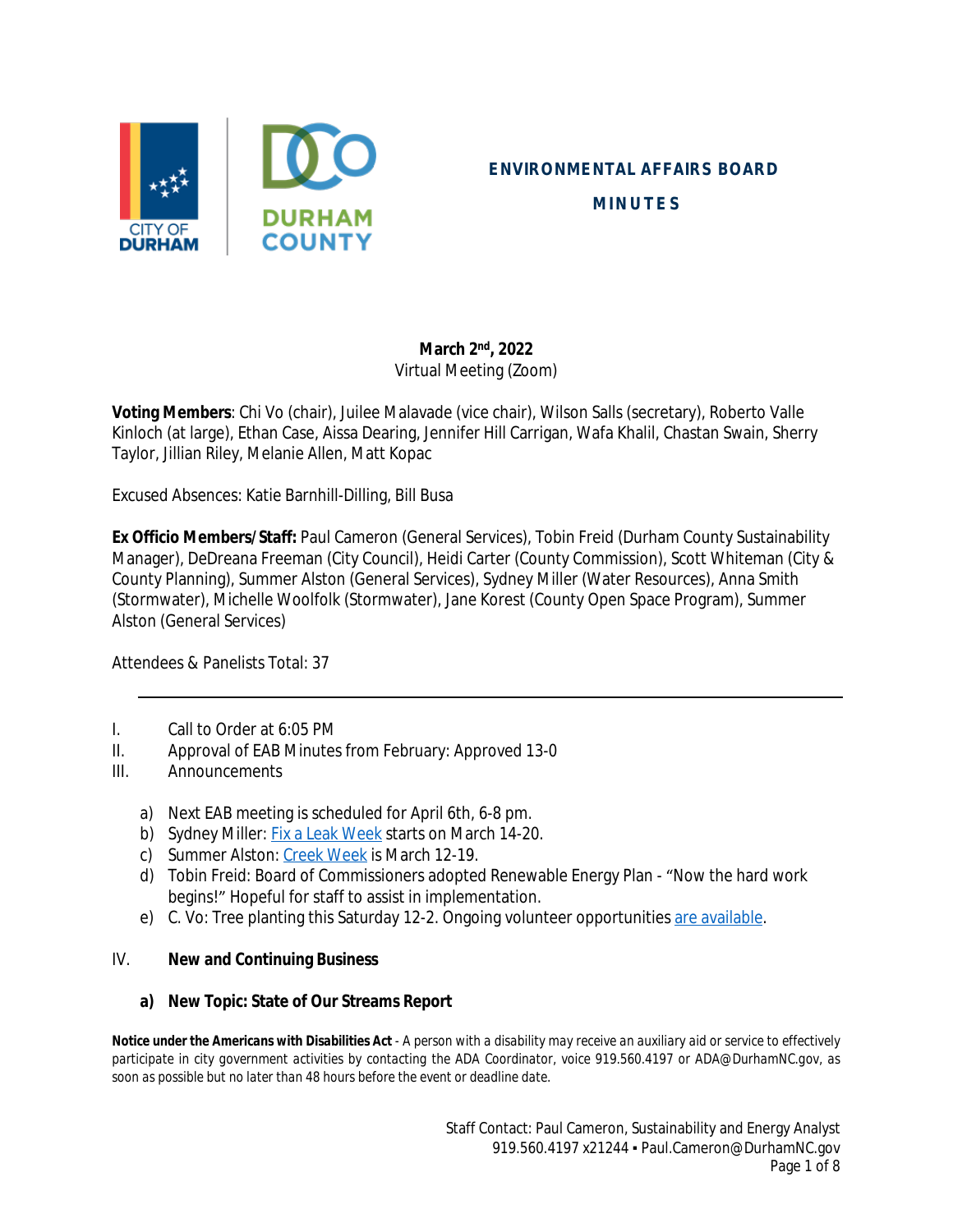*Presenter(s): Anna Smith, Pollution Prevention Coordinator, Public Works Department*

- Seeking for Board to fill any informational gaps.
- The report is the public facing portion of the data. Report for each stream available [online.](http://durhamnc.gov/4648)
- All data comes from information gathered by staff throughout previous year. Each stream is monitored every two years through 23 sites across the City
- A whole suite of environmental variables are collected.
- Water Quality Index (WQI) takes data collected throughout year and provides general assessment of overall ecological health based on several water quality parameters. Each city may tailor their WQI based on their own needs. Durham's focuses on nutrients, aquatic life, water clarity, fecal bacteria.

# Stream Scores

| <b>New Hope Creek</b>   | B | 89 |
|-------------------------|---|----|
| <b>Eno River</b>        | В | 82 |
| Lick Creek              | в | 81 |
| <b>Little River</b>     | в | 80 |
| <b>Third Fork Creek</b> | C | 75 |
| <b>Ellerbe Creek</b>    | C | 73 |
| Little Lick Creek       | C | 71 |
| Northeast Creek         | D |    |

- Overall scores for each stream: red indicates lower (worse) than previous WQI score; green indicates higher (better).
- Each stream has different challenges; report includes top sources of pollution in each river.
- Durham's overall water quality has improved. 77/100 (C), which is actually very favorable for an urban watershed.
- Top 5 sources of pollution in Durham:
	- public sanitary sewer discharges: can be result of resident behavior, e.g. flushing unflushables, washing grease down drain
	- erosion and sediment discharges: often from construction, but also uncovered dirt from yards, parking lots, driveways - encourage residents to cover dirt with plants and sweep up dirt from hard surfaces
	- petroleum spills: leaking cars, improper disposal of home oil systems
	- private sanitary discharges
	- improper yard waste disposal: don't blow yard waste into the street! Can sign up for Durham yard waste pickup.
- Public outreach campaign to increase visibility of report across Durham's residents. Tracking Twitter and website traffic.
- **Questions:** 
	- What else would you like to know?
	- How do you see this information benefiting Durham's residents?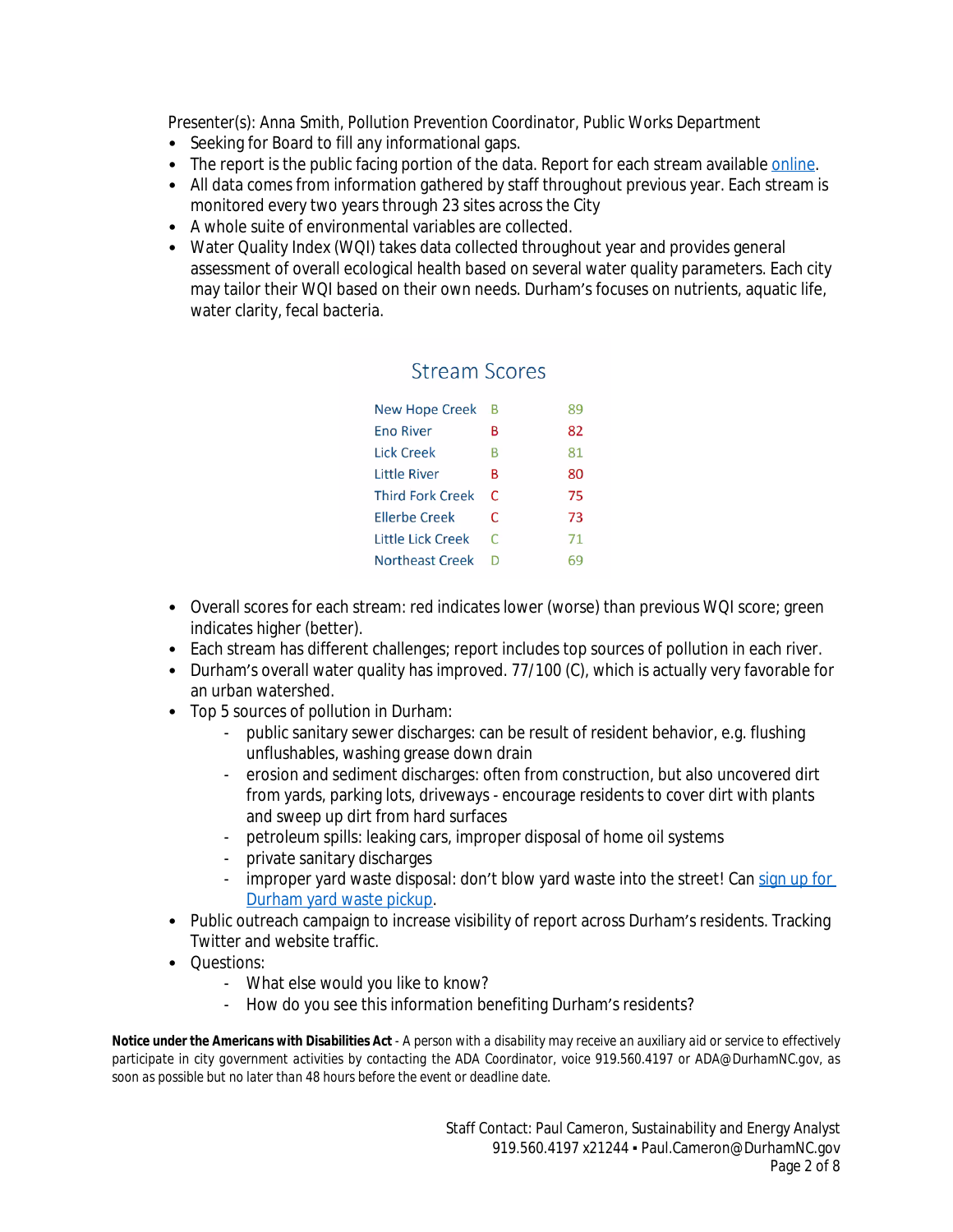- How would you expect this information to be provided to Durham's residents?

# **Comments:**

**R. Valle**: Great work on simplifying language. The information is available; however, can you find ways to more closely connect the pollution sources to residents' actions, and to policies that can address that? Also, are there ways to present it more clearly so that people don't have to seek it out - e.g. post it where they're walking? Finally, you want people to take actions - partner with Neighborhood Improvement Services?

• **Anna Smith**: Thank you - great idea to communicate with NIS.

**J. Malavade**: In terms of private and public sanitary sewer discharge, can you provide more information about how residents can do better?

- **Anna Smith**: Even if says "flushable", it may not be. Actions in kitchen, specifically grease in drain. Also info on website.
- **J. Malavade**: Consider info of examples of what not to do add do's and don't's action list.
- **• Rachel Owens** via chat: I do know that Durham Soil and Water has been doing a good job at educating our young people in DPS about stormwater management with all of the programs/outreach through grants they've obtained. And there is the Adopt-a-Drain program too!
- **• James** via chat: I think direct mailers targeting homes along streams would be wonderful in terms of reaching directly to those homes that have the most impact on stream quality (like mine which has a storm drain leading to Ellerbe).
- **• Jessica Sheffield** via chat: ECWA and Eno river association can easily distribute these reports or other info to their membership lists if that's useful.
- **Michelle Woolfolk** via chat: Residents that connect to city sewer can also have discharges and are counted as private sanitary sewer discharges. So discharges from apartment complexes are private sanitary sewer discharges.

**S. Taylor**: Consider including indication of overall trend vs. just from last year. Also, is there a way for people to enter their address to find nearby creek?

• **Anna Smith**: Website does having [address feature.](https://www.durhamnc.gov/706/Find-Your-Watershed) Good idea on trend.

**E. Case**: True that Eno River is getting worse?

- **Anna Smith**: Yes.
- **E. Case** This is big news lots of people using river during pandemic recommend highlighting.
- **Anna Smith**: Tough as city department. EAB could work to get that info out, though!
- **Chi Vo** via chat: Does that correlate with the developments around it?
- **• Michelle Woolfolk** via chat: Development is part of the problem, but direct intervention also affects the creek. For example, one of our Eno monitoring stations is at West Point on the Eno. That location has seen a decline in aquatic life primarily b/c of people moving around rocks, removing rocks.

Notice under the Americans with Disabilities Act - A person with a disability may receive an auxiliary aid or service to effectively *participate in city government activities by contacting the ADA Coordinator, voice 919.560.4197 or ADA@DurhamNC.gov, as soon as possible but no later than 48 hours before the event or deadline date.* **W. Salls**: Have you made it clear in public facing resources why people should care?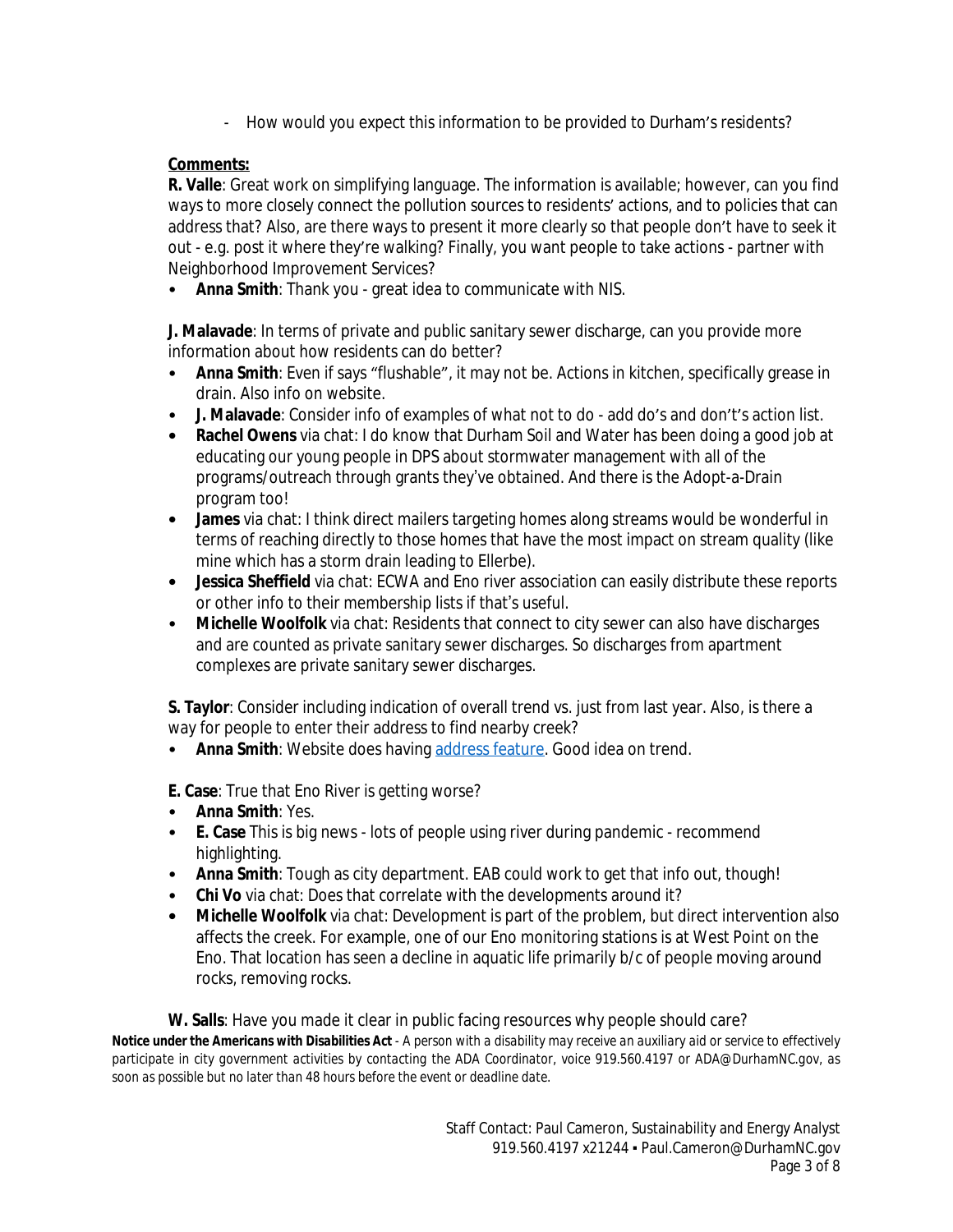• **Anna Smith**: 2021 report more focused on people who already care but don't have access to info. Future will include further outreach.

**J. Hill Carrigan**: Monitoring smaller creeks?

- **Anna Smith**: We manage largest creeks, so the smaller tributaries are reflected in those metrics but not regularly monitored.
- **J. Hill Carrigan**: Do you coordinate with City and County in terms of intervention in watersheds that expand beyond Durham (e.g. Eno R.)?
- **Michelle Woolfolk**: Coordination with Orange County, especially Hillsborough, e.g. controlling Hydrilla, an invasive weed.

**Megan Cherry** via chat: Is there a way of notifying the City of businesses who routinely sweep yard waste into curbs?

**Tobin Freid** via chat: Which of the measures are driving the reduction in quality of the Eno? (turbidity? oil spills? etc.)

**Melanie Allen** via chat: What are we doing about Northeast Creek? It looks like it improved from an F to a D, but I'm curious about what might be necessary to continue the upward trend.

**• Michelle Woolfolk** via chat: Melanie, thanks for asking about Northeast Creek. We have a very large plan to deal with Northeast Creek. It contains things such as tracking bacteria to type of source (e.g., humans, dogs), looking for other discharges , but still can't keep up.

**Unknown attendee** via chat: Is the increased turbidity of the Eno also due to heavy foot traffic and erosion of paths due to COVID popularity?

**• Michelle Woolfolk**: Erosion from the paths is bad, but wouldn't affect the score much at all.

**Anna Smith** via chat: Here is our Stormwater Pollution Prevention Hotline number (for any pollution you see entering the storm drain system): 919-560-7946.

# **b) New Topic: Gas-Powered Leaf Blowers in the City of Durham**

*Presenter(s): Community Members Thomas Struhsaker and Nicholas Stoia Thomas:*

- Adverse health effects in terms of humans and the environment.
- Noise pollution, effects on hearing, stress, hypertension, increased cortisol levels (immune system). Particularly strong impact on development in children - considerable difference in grades between students near and away from noise.
- Letter sent to EAB almost three years ago. What has EAB done?
- Noise limit: 80 decibels, but leaf blowers are substantially above that.
- Bad enough for community members, but consider impact on those using leaf blowers, who are often people of color.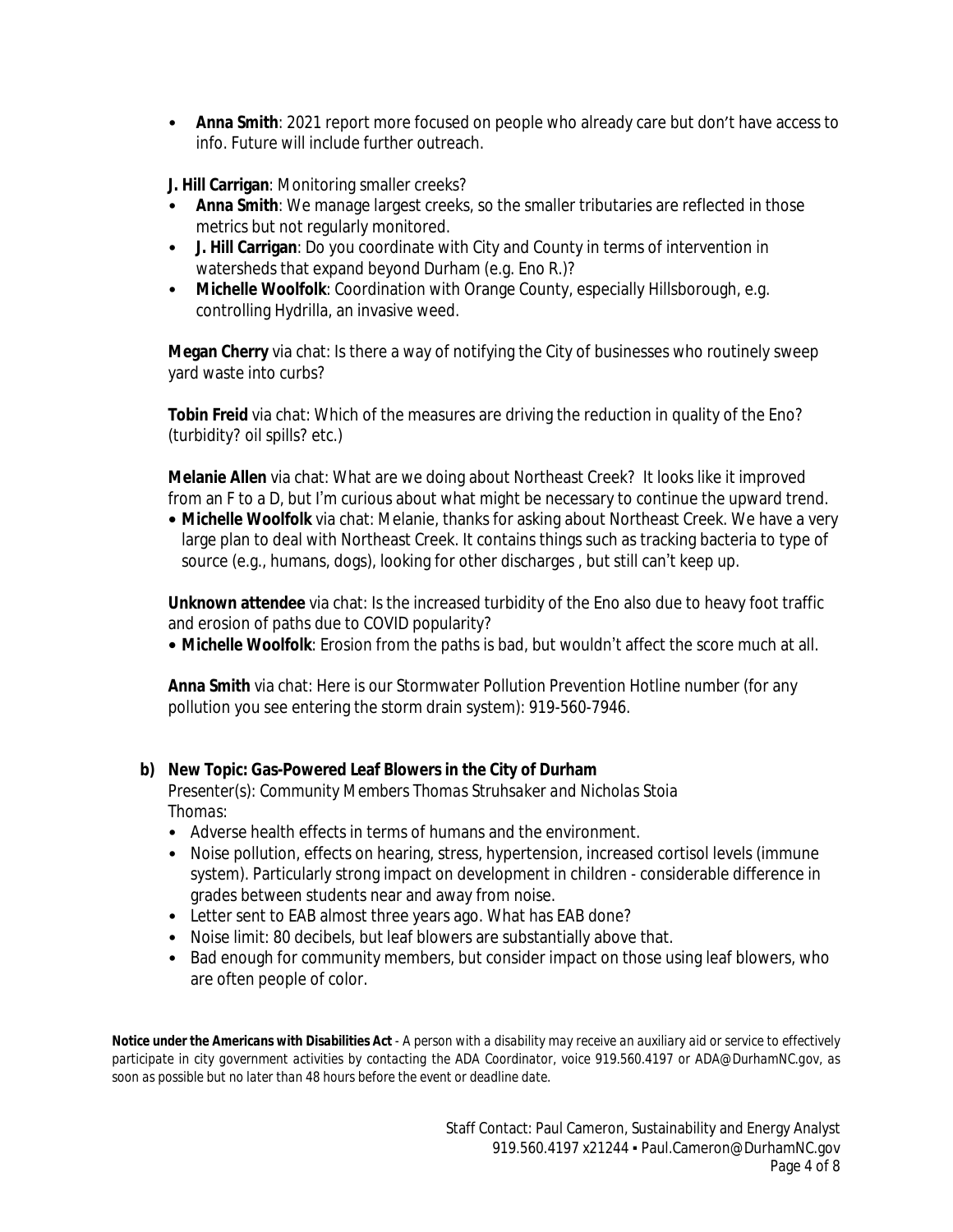• There are alternatives. Many communities around the country have banned them. Calif will offer a discount on electric leaf blowers. Most expensive electric is roughly same cost, but lifetime of battery is a concern.

## *Nicholas:*

- Constant source of noise pollution and terrible for the environment. Solution is worse than the problem (leaves).
- Good as a labor saving device but terrible for people using them.

*Barbara Driscoll* (New Hope Audubon Society member) via chat: *[Leave your Leaves](https://keepdurhambeautiful.org/leaveyourleaves)* initiative!

*C. Vo*: Equitable approach to forming an ordinance or any other action step. Opening floor to CM Freeman or Commissioner Carter. Could move to create an EAB working group.

# **Comments:**

**Mark Hilpert** via chat: I live in Raleigh and have been advocating with the City Council to ban gas leaf blowers. They are extremely harmful to our peace and quiet, to our environment, to the health of workers who have to use them, and to people and students working and studying from home and need quiet. Please see the voluminous research we have to back up these claims at [noisefree.org.](http://noisefree.org) Thanks!

**M. Allen**: Would like to hear from community members and other stakeholders.

**J. Hill Carrigan**: Have you been in touch with City Council?

- **Tom**: DeDreana Freeman said she would like to hear from others on the topic. Workers using leaf blowers don't have any say in the matter - in the hands of their employers.
- **J. Hill Carrigan:** Do City workers use gas or electric? Could start there and then move forward over time.

**C. Vo**: Any City staff want to comment?

- **Summer Alston**: Some General Services crews (doesn't represent all crews using leaf blowers) are well on their way to all electric. GSD has begun the transition; however, for reasons of battery life for some field crews our transition is not yet complete. It may take another 1-2 years as the technology improves I am told.
- **Commissioner Carter**: Would be good to determine whether City is already working on this, and where they are. County could also investigate whether ordinances exist in unincorporated areas.

**J. Riley**: Do other cities target mowers in addition to blowers? Why specific to leaf blowers vs. all gas lawn equipment?

• **Tom**: Gas blowers are two-stroke engines, which uses a mix of gas and oil. Mowers tend to be four-stroke. 1 hour of gas leaf blowing is equivalent to driving a Camry 1100 miles. Rider mower can do 25 yards on one charge. Mowers could be included in any ordinance that comes forth. Ch. 26 Article 3: mowers are excepted, but not leaf blowers.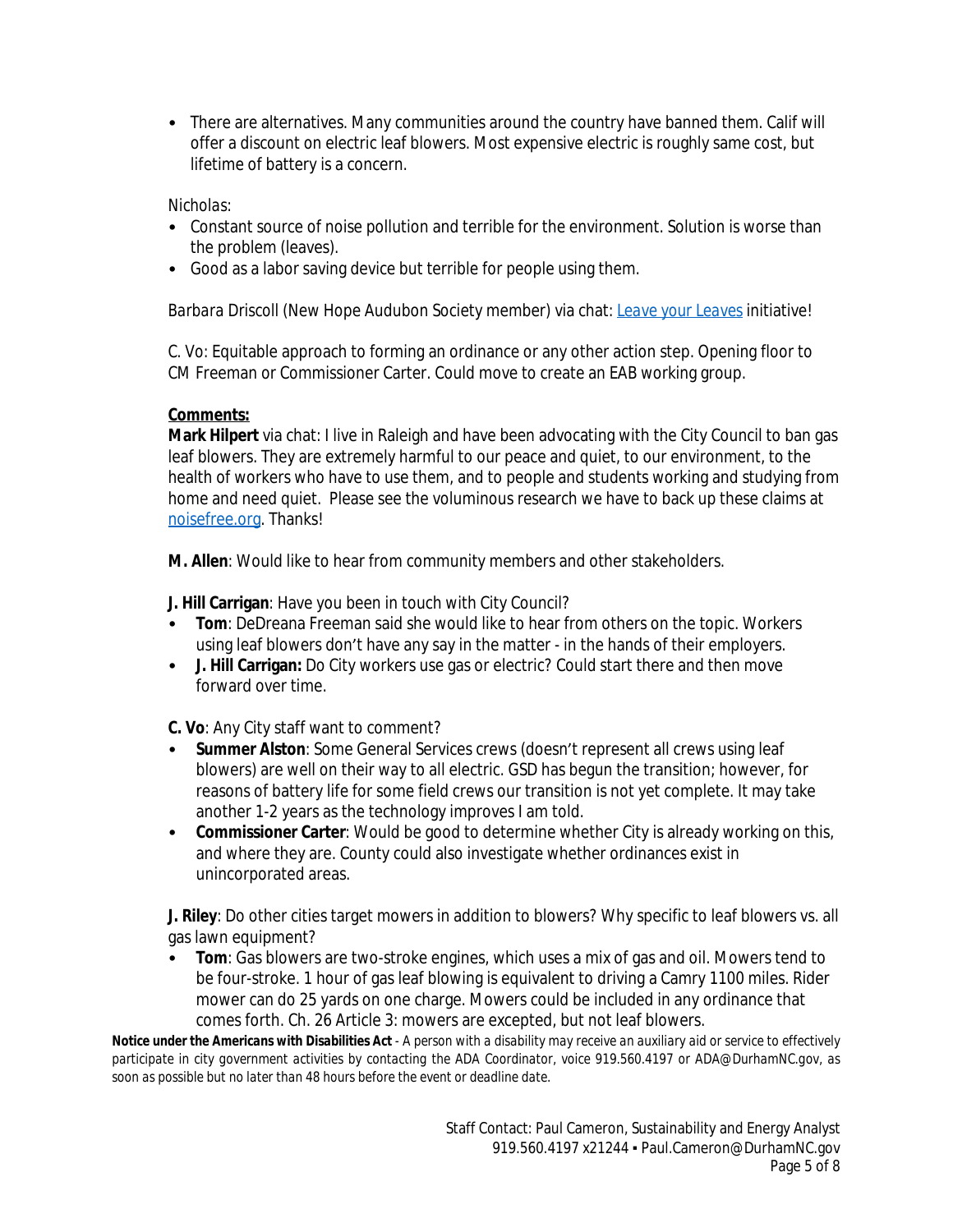**• Nicholas**: Noise pollution from leaf blowers is different from mowers: fluctuates constantly, more distracting.

**Matt Kopac** via chat: Like [the Atlantic article](https://www.theatlantic.com/magazine/archive/2019/04/james-fallows-leaf-blower-ban/583210/) said, if anyone has spent time in a developing world city with motorcycles or other vehicles with two-stroke engines (same as a gas-powered leaf blower) and have felt the burn on your lungs, you know the impact of this equipment on human health.

**James** via chat: Link to [a relevant article](https://www.latimes.com/california/story/2021-10-09/california-moves-toward-ban-on-gas-lawnmowers-and-leaf-blowers) from LA Times.

**R. Valle**: It makes sense. Considering phasing out other engines as well over time. Good to engage folks who have to use them. Seems like no reason not to move forward.

**C. Vo**: Form working group and continue to talk to City and County staff. We've approved Renewable Action Plan, Comprehensive Action Plan, Unified Ordinances - consider how this fits.

# **Motion to create working group to look at this issue (approved 13-0)**

# **c) New Topic: Update on Durham Open Space & Trails (DOST) Resolution – Open Space Implementer Budget**

*Presenter(s): Wilson Salls, EAB*

- DOST is asking us to support their budget request to City Council.
- The budget is largely devoted to promoting open space, particularly establishing an open space implementer. This position exists at the County level, but not City.
- Durham City and County adopted and Urban Open Space Plan (UOS) five years ago, but no movement has been made to execute the plan. In fact, the district policy recommendations in the UOS still do not have a responsible party assigned by the City.
- Focus on equitable access to open space. DOST has been calling attention to inequities for the past decade. UOS identifies seven communities of concern. Many areas of these lie more than one-half mile from any park.
- Myriad mental and physical health benefits associated with access to open space noted.
- Personally, I have noted the abundant open space around Durham. It's part of what makes our community special. Yet so much land around the city that could be enjoyed by all members of our community lies fallow.
- I see this issue as intersectional equity, wildlife corridor connectivity, water quality, general quality of life.
- The DOST budget include four major components:
	- implementer
	- annually recurring budget for the City
	- expanded policy re surplus properties
	- annual report to City Council
- The request from us: draft an endorsement of the budget request. Do we move to draft an endorsement? If not, could establish working group to address concerns.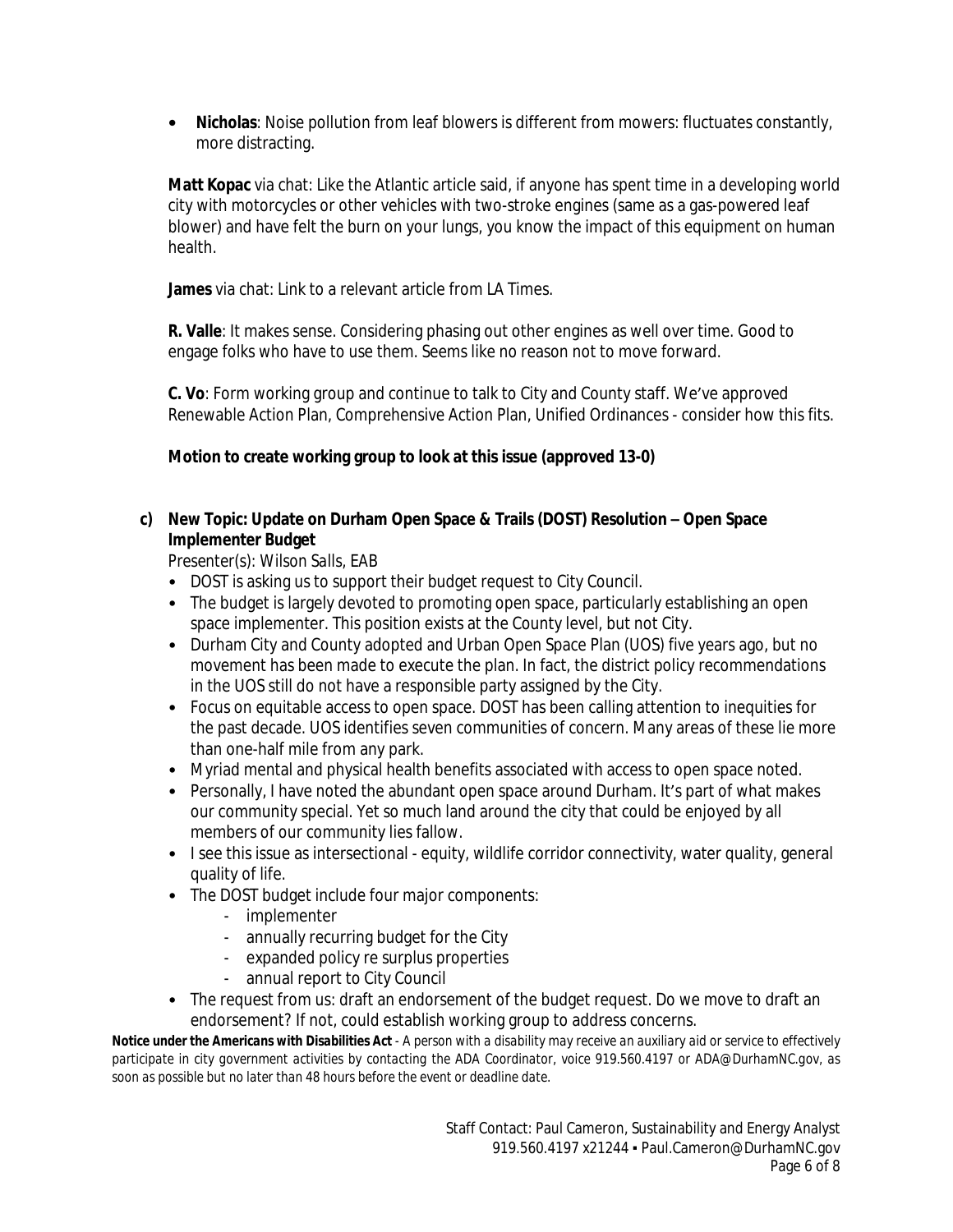## **Comments:**

**Scott Whiteman**: Update from city side: Planning Department is liaison to DOST. Funding to buy open space. Council Member Caballero has pushed. Good to hear from EAB ASAP.

**Jane Korest**: Citizen public hearing 3/21 and 6/6, but by the later one there will already be budget. Struck by the multitude of ways this is relevant to priorities - heat island, water quality, air quality. So many community goals. However, it may not rise to the top of any single department's core mission. Multilayered benefits. Each creek that has action plans to improve water quality includes specifically identified properties to acquire and prioritize. Also, from the County side, since the 23M dollars, but only paid 5.9M, but got 17.2M in grants, donations, and partnerships. Leaving money on the table without applying for such grants.

**Ellen Reckhow** via chat: Jane Korest just made a great point. Black Meadow Ridge is a keystone property that was identified in 2018 as a priority project for acquisition.

**C.. Swain**: Many environmental groups in community, e.g. Environmental Coalition. Green Infrastructure Bond needs city position to manage how projects will be directed. Position would be a contact for environmental orgs. Lots of value for lower income communities to have open space besides basketball courts. Unique that Durham does not have this position considering other cities of similar size.

## **Motion to write a letter before 3/21 and share with EAB (approved 13-0)**

# **d) Continuing Topic: Working Group Report Outs**

*Presenter(s): EAB Working Group Members W. Khalil: Solar Schools*

- DPS has a resolution to reduce emissions by 80% by 2030 toward 100% by 2050.
- DPS put \$40M earmarked for solar, renewable, efficiency.
- Seeking EAB support. And as many emails, public comments to Commissioners and DPS.
- Example letters of support available to send.
- [Infographic](https://www.canva.com/design/DAE5mueRnFc/HsE1AcRPy-TGg62PnbKDaQ/view?) showing how to express support. Please do!
- *Tobin Freid* via chat: Dan Schnitzer at DPS got promoted this week to Director of Construction and Sustainability at DPS (was previously Project Manager of Sustainability & Capital Improvements).

*J. Hill Carrigan: Comprehensive Plan - Policy Working Groups*

- Infographic
- Freezing status by end of March for community sharing in April we'll want to be advertising on our own channels to solicit community feedback starting then.
- Updates [available here.](https://engagedurham.com/comprehensive-plan/)
- Notes from Policy Working Groups [available here.](https://engagedurham.com/policy_working_groups/)